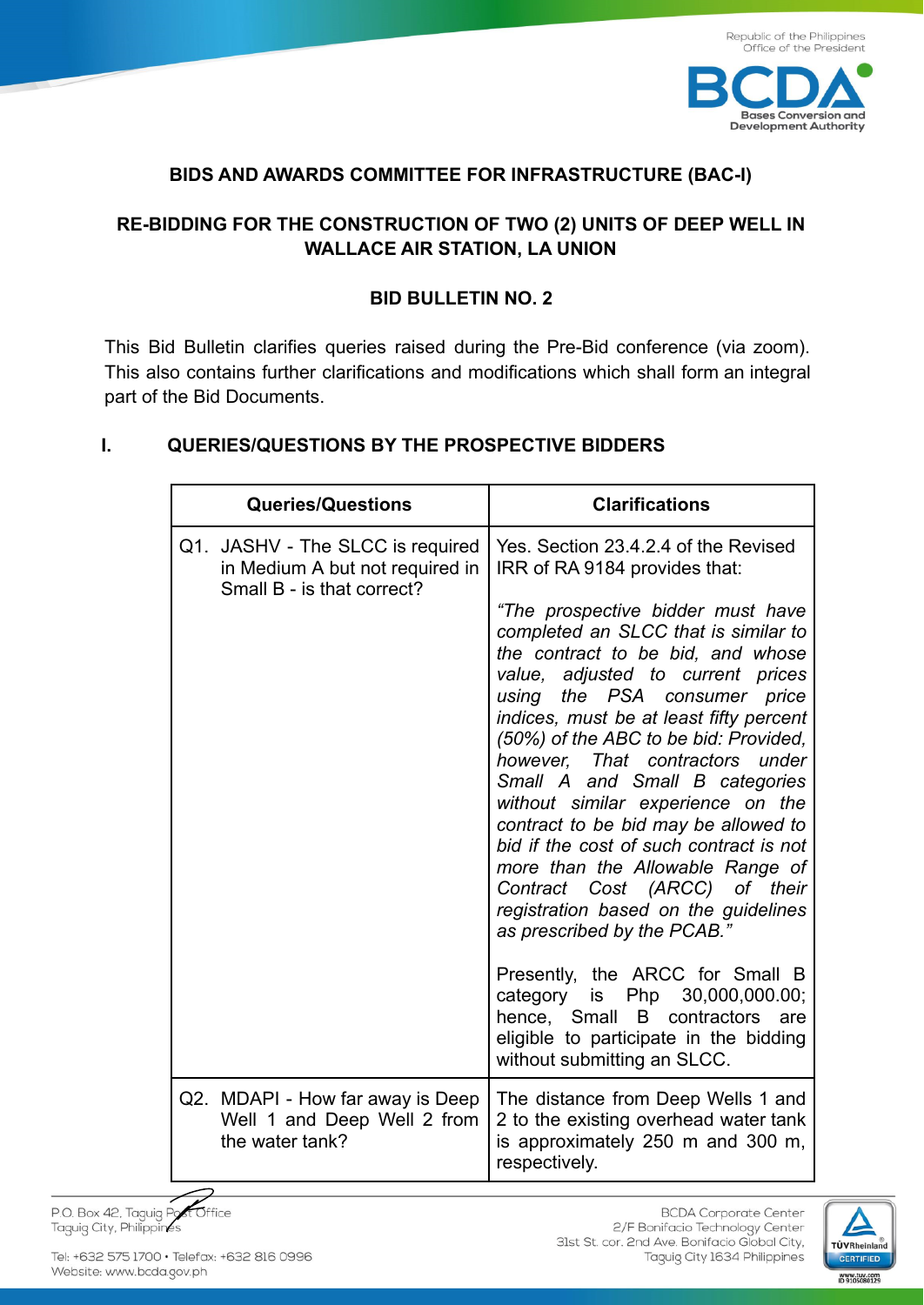

| $\sqrt{Q3}$ . JASHV - Is the site inspection $\sqrt{NQ}$ . |  |
|------------------------------------------------------------|--|
| a requirement?                                             |  |

#### **II. REITERATIONS:**

A. **Approved Budget for the Contract (ABC)**: Php 14,598,000.00, inclusive of all applicable taxes and fees. Bids in excess of the ABC shall be automatically rejected at the bid opening.

#### B. **Minimum Qualifications of the Contractor:**

Size Range of "**Small B"** with License Category "**C**" or "**D**" for **General Engineering** or **Specialty in Well Drilling Works (SP-WD)**

Must have the experience of having completed a **Single Largest Completed Contract (SLCC)** that is similar to the project, equivalent to at least 50% of the ABC, except for contractors under Small B categories. The SLCC requirement shall apply as follows:

| <b>Size Range</b>  | <b>SLCC Requirement</b>         |
|--------------------|---------------------------------|
| Medium A and above | Must be at least 50% of the ABC |
| Small B            | None required                   |
| Small A            | Not allowed to bid              |

**Similar contract** shall refer to Construction of Deep Well.

C. **Receipt of Bids.** Bids must be duly received by the BAC Secretariat through manual submission at BCDA Office, **BCDA Corporate Center, 9/F One West Aeropark Building, Industrial Estate 5, Clark Global City, Clark Freeport Zone, Mabalacat 2023 Pampanga**, on or before **12:00 Noon of 15 November 2021.** Late bids shall not be accepted.

The bidders may submit their bid proposal before the deadline for submission of bids to avoid late submission.

D. **Opening of Bids.** Bid opening shall be on **15 November 2021, 1:00 PM** at **BCDA Office, BCDA Corporate Center, 9/F One West Aeropark Building, Industrial Estate 5, Clark Global City, Clark**